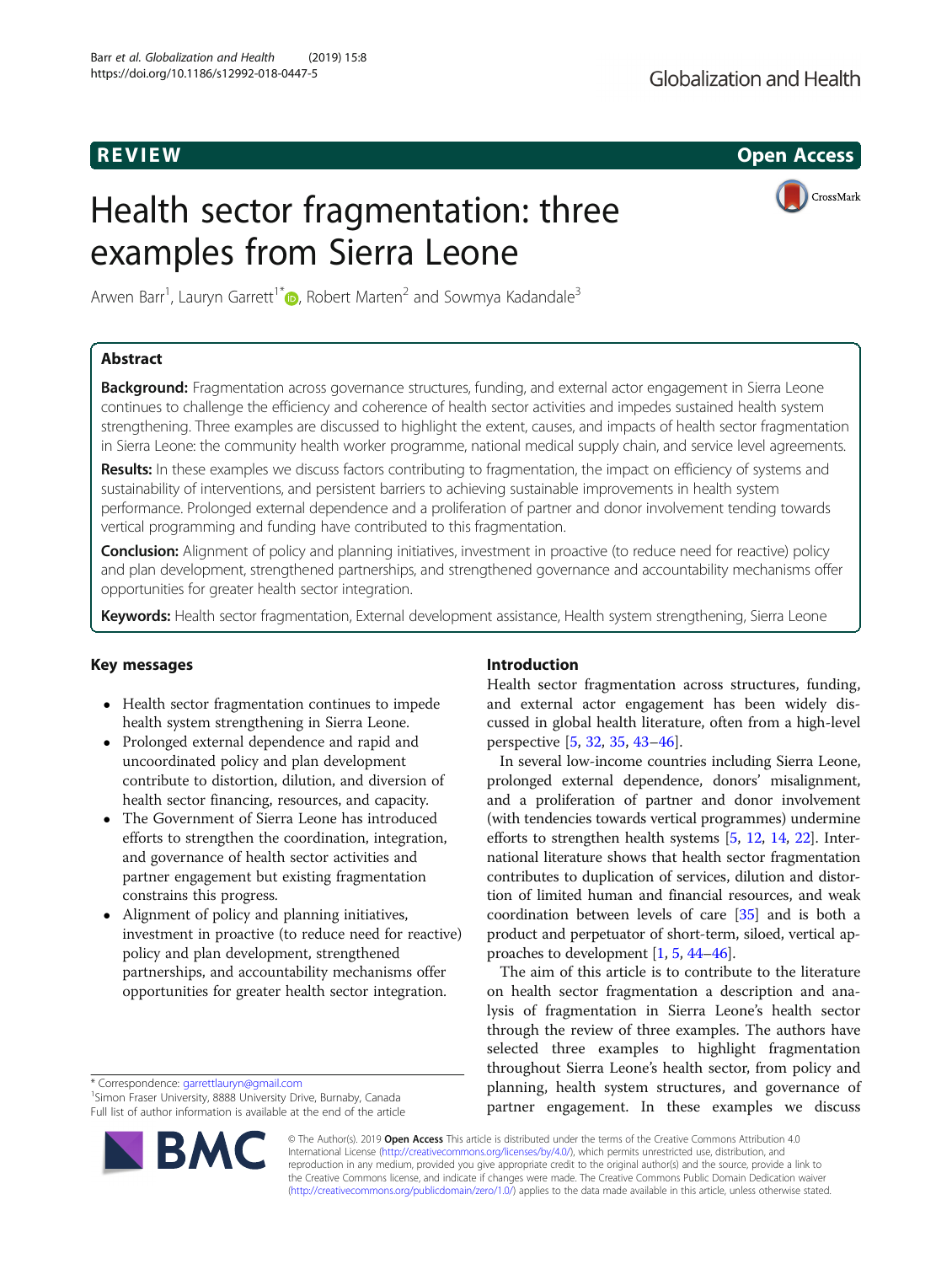factors contributing to fragmentation, the impact on efficiency of systems and sustainability of interventions, and persistent barriers to achieving sustainable improvements in health system performance. Through this analysis, we identify opportunities to improve health system capacity to not only respond to the next health emergency, but to better protect and respond to the health needs of Sierra Leoneans. Other factors contributing to health sector fragmentation such as Sierra Leone's colonial history, the civil war, poor infrastructure, shortage of human resources for health, and the current political climate are not explored within this article.

A massive cholera outbreak in 2012, followed by an Ebola outbreak 2014–2016, and the flooding and mudslides occurring in August 2017 have repeatedly tested the responsiveness and resilience of Sierra Leone's health system. Since the end of the civil war in the early 2000s, Sierra Leone has made investments and commitments to health: sustaining a high level of government expenditure on health (10.84% of total government expenditure) compared to neighbouring countries [\[47\]](#page-7-0), and receiving high levels of external investment. Despite these efforts, population health indicators such as maternal mortality and under-5 mortality continue to stagnate and are among the worst in the world [\[36](#page-7-0), [48](#page-7-0)]. Given the wake of recent health system shocks [\[9](#page-6-0), [25\]](#page-6-0), an assessment of health sector fragmentation in Sierra Leone, and a critical look at the role of donor behaviour could be helpful for both better understanding current challenges and improving future responses. For the purpose of this article, health sector fragmentation is defined as: the coexistence of facilities or programmes that lack integration into the health network; or services at different levels of care that are not coordinated among themselves [\[50\]](#page-7-0). Fragmentation also refers to the existence of several separate funding mechanisms, and a wide range of health-care providers paid from various funding pools [\[16](#page-6-0)].

#### Methods

The three examples described in this paper were purposefully selected with the goal of capturing manifestations and causes of health sector fragmentation spanning policies, programs, governance, and partnerships. Diversity between examples was prioritized in the selection process with the aim of presenting a snapshot of three distinct and varied illustrations of health sector fragmentation in Sierra Leone. Based on experiences of working in health systems strengthening in Sierra Leone, the authors collaboratively developed a short-list of possible suitable examples to profile. From the proposed examples, three were selected based on the following criteria (1) uniqueness of each example relative to one another (as described above) and (2) availability of literature to provide context and evidence for each example.

Based on this, the following three examples were selected: 1) the community health worker (CHW) programme, 2) the national medical supply chain and 3) service level agreements.

A review of published and grey literature informed the elaboration, description, and analysis of these three examples. This review included searches conducted on PubMed using keywords "health sector fragmentation", "Sierra Leone", "external development assistance", "health systems", and "vertical funding". A document review of Government of Sierra Leone (GoSL) and Ministry of Health and Sanitation (MoHS) policy and planning documents and reports was also included in this review. Of the documents reviewed and included in analysis, one third were academic journal articles, one third GoSL and MoHS documents, and another third other grey literature including reports from NGOs, research organizations, and multilateral agencies.

Authors' experiences as participants in the health system processes, structures, and partnerships in Sierra Leone have also informed and influenced the analysis presented in this paper. The composition of authors includes a range of 'outsider' to 'insider' positionalities [[41\]](#page-7-0); some authors bring years of experience working in health policy and planning environment in Sierra Leone and others a relatively 'outsider' perspective, with only short-term experience working in this context. All authors are non-Sierra Leonean nationals. The authors collaboratively developed the approach, analysis, and findings outlined in this paper. The authors' positionality contributes a depth of contextual understanding while also biasing the analyses and findings according to our experiences, perspectives, and positions as participants in the dynamics discussed in this paper.

#### Findings

# Factors contributing to health sector fragmentation in Sierra Leone

Health sector fragmentation is shaped (and sometimes exacerbated) by historical events and responses. The impact of international lending conditionalities and structural adjustment programmes on health systems and outcomes has been discussed extensively [\[3,](#page-6-0) [13](#page-6-0), [15,](#page-6-0) [31](#page-7-0), [37\]](#page-7-0). Health systems in several sub-Saharan countries haven't recovered from the impact of structural adjustments and other economic reforms imposed by international agencies [\[3](#page-6-0)]. Many countries have a health sector under their Ministry of Health, as well as other parallel systems man-aged by donors and NGOs [\[3\]](#page-6-0). Sierra Leone has been a recipient of International Monetary Fund (IMF) support for over 20 years and the Government of Sierra Leone (GoSL) has reported being unable to meet social spending floors in areas including health due to lending conditionalities [[13](#page-6-0), [37\]](#page-7-0). The deprioritization of government spending on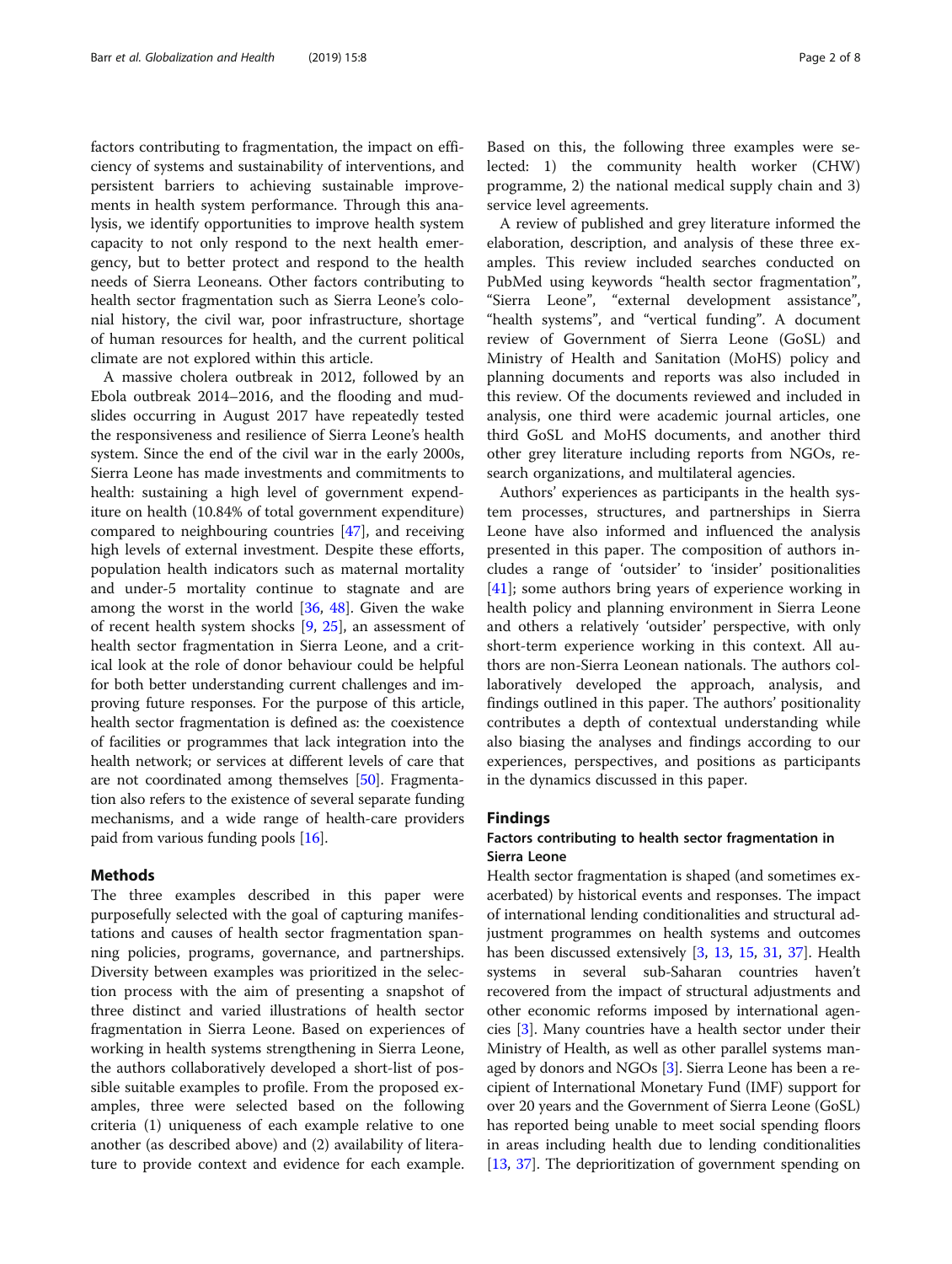social sectors in response to these conditionalities has widened the gap between health sector needs and available domestic resources and paved the way for a high dependence on external funding in the sector [\[3](#page-6-0), [13\]](#page-6-0).

After the hostilities of a decade-long civil war ending in the early 2000s, in response to the weakened capacity within different line ministries, international staff were installed into key government systems to carry out core functions and ensure delivery of essential services [[28](#page-7-0)]. This contributed to creation of parallel implementation structures, many of which still exist and continue to be recreated, such as multiple parallel sub-sector medical supply chains and health information systems [\[22,](#page-6-0) [28,](#page-7-0) [34](#page-7-0)]. Shortly after the civil war, between 2001 and 2006, Sierra Leone was the largest per capita recipient of foreign aid in the world [\[28\]](#page-7-0). With the recent Ebola epidemic, the country continues to receive assistance channeled through a variety of donors. Development assistance has been a substantial part of Sierra Leone's economy, constituting over 9 % of the country's Gross National Income (GNI) in 2013, and doubling during the height of the Ebola response [\[27\]](#page-7-0).

The Ebola epidemic and its aftermath brought an influx of resources, activities, and attention to Sierra Leone's health sector including an expansion of various actors and partners [\[22,](#page-6-0) [33,](#page-7-0) [49\]](#page-7-0). Given this attention, numerous critical documents, plans, strategies, and programmes have been developed and launched, with several more in the making. Since 2015, at least 20 health-specific strategic plans and policies have been launched [\[22\]](#page-6-0). These rapidly produced documents have been developed to varying standards of integration and overlap; and so, as the health sector has become more diverse, it has also become increasingly fragmented. MoHS resources and capacity do not match the scale or scope of these planned activities which challenges the feasibility of implementation [[22](#page-6-0)]. The Ebola-response and subsequent influx of resources and policy and plan development also expanded the presence and involvement of partners in health and development sectors. As Sierra Leone approaches more than 2 years since the end of the Ebola outbreak, donor and partner support is diminishing - in some cases without adequate exit strategies. This context challenges the health sector coherence, coordination among stakeholders, and efficiency in allocation of limited resources.

#### Examples of health sector fragmentation in Sierra Leone

In this section, we describe the CHW programme, national medical supply chain, and service level agreements (SLAs). These three examples illustrate both the impacts of, and factors contributing to health sector fragmentation in Sierra Leone. These examples also illustrate how fragmentation in the health sector exists at the level of policy and planning and extends into MoHS structures and across donor and partner relations.

# Fragmentation in health sector policy and planning

Following the Ebola crisis, there has been an unprecedented amount of rapid policy and plan development in recent years [\[22](#page-6-0)]. The organization of these guiding documents at the level of MoHS policy and planning contributes to distortion, dilution, and diversion of health sector funding into numerous avenues of often overlapping or inadequately integrated vertical programmes [[22\]](#page-6-0). We describe the national CHW programme as an example of a programme with integration and sustainability challenges due to policy and planning fragmentation, vertical funding and implementation, and donor and partner dependence.

Example 1: community health worker programme The CHW programme was officially introduced by UNICEF, USAID, JSI, and the World Bank (among others) with the MoHS in 2012 to strengthen primary health care delivery at the community level [\[19](#page-6-0)]. The emergence of this cadre of health worker, which first appeared as a series of NGO-led vertical programmes [[10,](#page-6-0) [18](#page-6-0)], was partly to overcome the reality that the previously established Maternal Child Health (MCH) Aides, who were intended to fulfill the role of CHWs, were not able to perform this role. Due to critical health workforce shortages and rural-urban disparities in Human Resources for Health (HRH), MCH Aides became attached to primary care facilities instead of operating in communities as initially intended. The estimated 15,000 CHWs are not part of the National Civil Service [[18](#page-6-0)] and have not been integrated into the formal health sector [\[26\]](#page-7-0), meaning they are not on payroll and do not receive any formal benefits from the MoHS.

Although officially overseen by the MoHS, the CHW programme is heavily dependent on donors and partners for technical, operational, and financial support. All programme costs are currently covered by donors. The CHW Policy 2016–2021 [[19](#page-6-0)] indicates that the MoHS will take over financial and operational responsibilities for the programme, but in the short-term will continue to rely on donors and partners for financial, technical, and implementation support [[19\]](#page-6-0). Within the MoHS, the National CHW Programme is overseen by a newly-established and donor-supported CHW Hub which falls under the Directorate of Primary Health Care - a separate entity from the Directorate of Human Resources for Health [[2](#page-6-0), [19](#page-6-0)]. In addition to the separation of CHWs from Human Resources for Health (HRH) in MoHS governance structures, CHWs are also addressed by a separate policy [[19\]](#page-6-0) as opposed to the recent HRH Policy [[21\]](#page-6-0) and HRH Strategy. This is one example of the expansion and diversification of MoHS structures, policies, and plans that has evolved in response to vertical donor funding.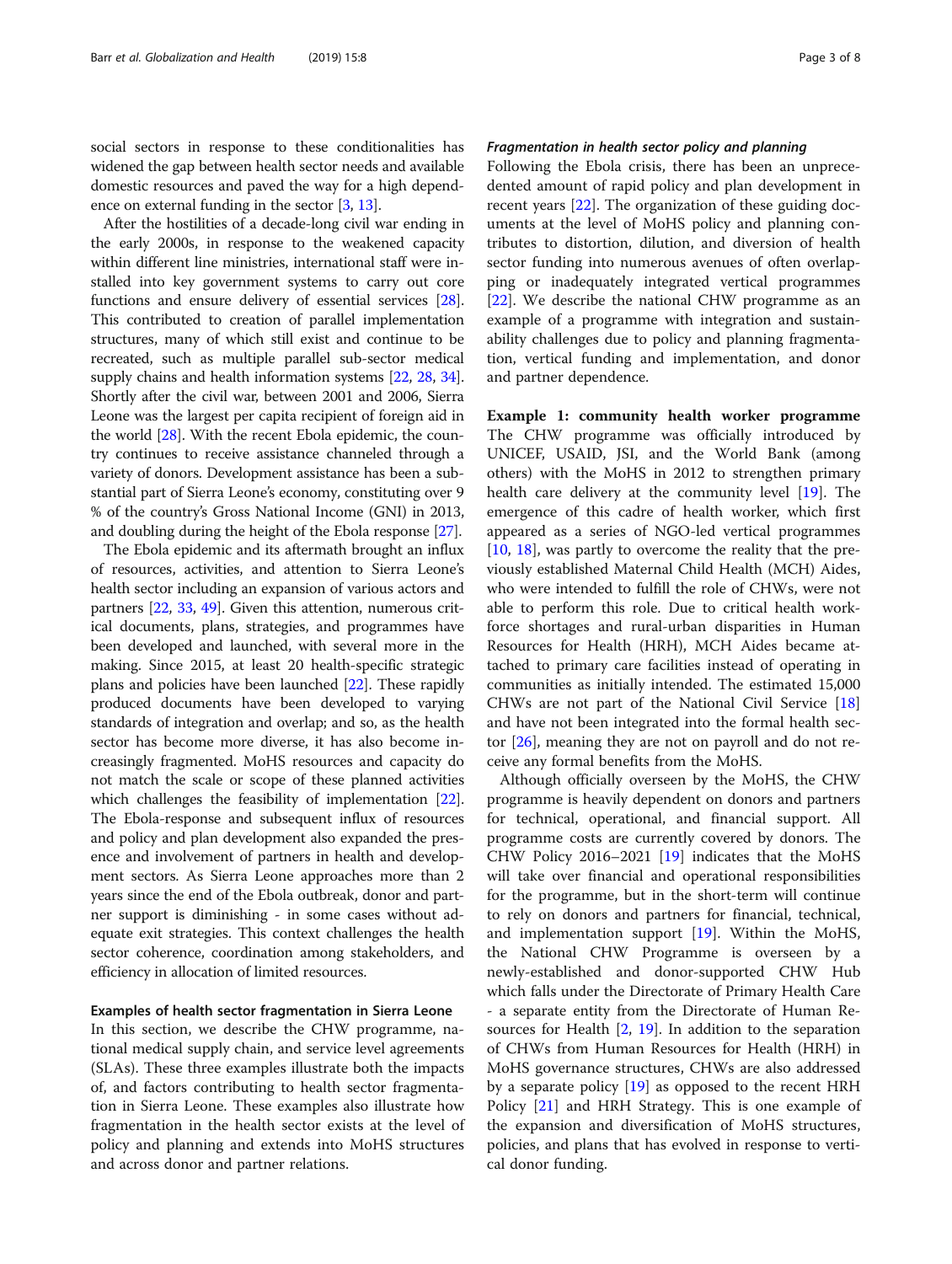#### Fragmentation in key health system structures

As reported by other global health initiatives, key barriers to improving service delivery include weak drug and medical supply systems [[38](#page-7-0), [42\]](#page-7-0). As seen in Sierra Leone, donors responses to this challenge often include establishing parallel supply chains to quickly meet the needs of their programme (Windisch, 2011; [\[6](#page-6-0), [42](#page-7-0)]). Sierra Leone's national medical supply chain has been profiled as an example of fragmentation in key health system structures.

Example 2: national medical supply chain Sierra Leone's national health sector supply chain management body, the National Medical Supplies Agency (NMSA) (formerly the National Pharmaceutical Procurement Unit (NPPU)), has recently undergone reform [[18](#page-6-0), [23](#page-6-0)]. DFID, World Bank, USAID, the Global Fund, and UNICEF supported the establishment of the newly formed NMSA [[23](#page-6-0)]. One of the primary roles of the NMSA is to manage the distribution of Free Healthcare Initiative (FHCI) commodities; currently this is largely donor-funded and procurement and distribution are outsourced to UNICEF and Delivering Procurement Services for Aid (DPSA), respectively [\[18,](#page-6-0) [23](#page-6-0)]. Several additional parallel medical supply chains exist including those for specific programmatic areas HIV, TB, malaria, nutrition, and NTDs [[18\]](#page-6-0), which neither the NMSA, nor its predecessor NPPU, manage. The long-term mandate for the NMSA is to take over management of all partner-managed medical procurement and supply services. This was also intended to be within the mandate of the NPPU, however the technical and financial capacity of the NPPU was inadequate to fulfill this role [\[23\]](#page-6-0). Strengthening of the core national medical supply system is needed for the NMSA to grow into its mandate of managing all health sector supply systems including for non-FHCI MoHS, partner-operated, and donor-funded supply chains. This requires the establishment of the NMSA as a credible and accountable institution and, importantly, partners' and donors' willingness to integrate parallel supply chains and invest resources and capacity building in the central NMSA-managed system [[23](#page-6-0)]. This would also be in alignment with the UHC 2030 IHP+ recommendation for development partners to "harmonize and align with national procurement and supply systems" as one of seven behaviours for effective development cooperation [\[3,](#page-6-0) [39](#page-7-0)]. Targeted efforts to integrate medical supply chains into existing structures in Sierra Leone would reduce duplication and streamline the medical supply chain to contribute to sustained overall systems efficiency and strengthening [[30](#page-7-0), [38\]](#page-7-0).

#### Fragmentation in governance of partner engagement

A common theme emerging in the two examples discussed above are the challenges of managing, integrating, and governing partner engagement and health sector activities. Resulting from the Ebola recovery context, the GoSL has taken steps toward strengthening governance and oversight of these activities by introducing Service Level Agreements.

Example 3: service level agreements In 2015, the GoSL launched Service Level Agreements (SLAs), agreements formed between partners and the GoSL, as a mechanism to enhance coordination and accountability of development partner activities [\[24](#page-6-0)]. SLAs have the potential to be a useful tool for health sector planning, alignment of activities with MoHS' strategic priorities and plans, and reduced fragmentation. Although the GoSL introduced SLAs to streamline activities and improve coordination, they also represent another example of how health sector fragmentation has impeded the success of initiatives. In practice, SLAs have remained largely at the central level with inconsistent distribution to District Health Management Teams (DHMTs); thus, limiting the capacity of DHMTs to promote coordination and accountability among partners. An additional challenge is that SLAs are at times treated as a formality without adequate evaluation, follow up, or regulation [\[24](#page-6-0)]. Overlapping roles and responsibilities, communication barriers, and inconsistent devolution of power to DHMTs undermines the intent of the SLA approach and contributes to health sector inefficiencies.

DHMTs represent the MoHS in the districts and oversee planning, implementation, coordination, monitoring and evaluation of district health services and all primary health care [\[22](#page-6-0)]. While the responsibility for delivering basic services rests with the district level leadership (DHMTs and local councils), this responsibility has not been matched by a devolution of resources and decision-making power [[6](#page-6-0), [22](#page-6-0)]. Limitations to the autonomy of district level leadership challenge their capacity to be accountable for district-level health activities when they do not control the levers that would allow them to influence health management and outcomes [[6,](#page-6-0) [22\]](#page-6-0). The current approach, involving a mix of central and district actors, has contributed to communication challenges and overlapping roles and responsibilities. Development partner practices have also played a role in the disempowerment of district level governance, contributing to fragmentation and inefficiencies in district activities [[6,](#page-6-0) [7\]](#page-6-0). Duplication of activities, misalignment with domestic priorities, and limited health system integration of partner activities poses a challenge for health sector harmonization and coordination [[6](#page-6-0), [7](#page-6-0)].

# **Discussion**

The CHW programme, national medical supply chain, and SLA examples highlight fragmentation within health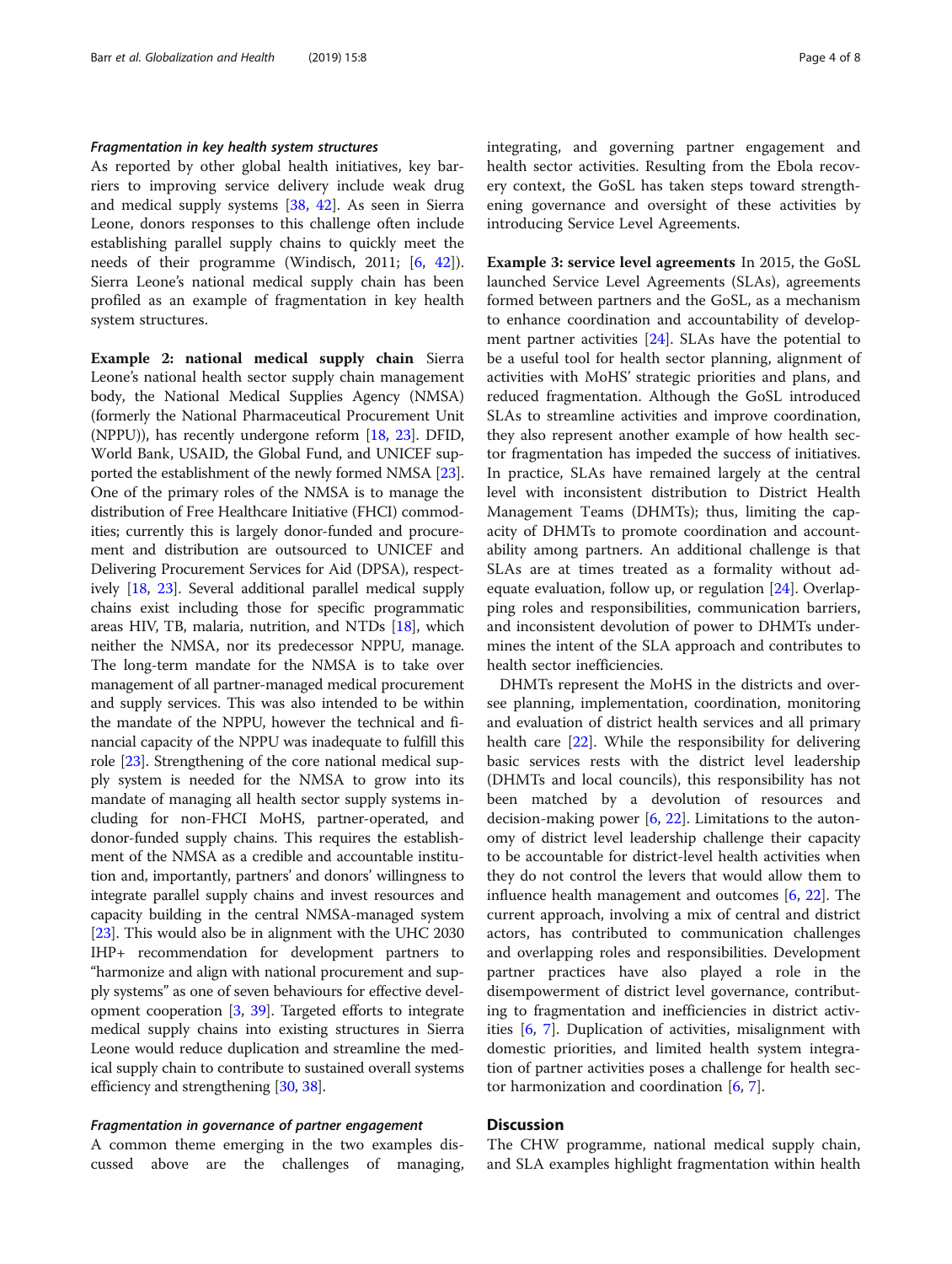sector policy and planning processes, key health system structures, and governance mechanisms for partner engagement. Fragmentation at the level of policy and planning can be seen in the CHW programme and the parallel supply chains for disease-specific programme areas. The impact of the overlapping roles of local governing bodies and the incomplete decentralization of resources and authority for DHMTs to exercise the full extent of their roles impedes monitoring and accountability of district level health partnerships and undermines national structures and systems, as seen in the SLA example. Challenges in accountability and governance of partnerships and donor engagement result in inefficient allocation of scarce resources into vertical programmes that are often misaligned with national and community priorities. Although the GoSL has undertaken a number of activities to improve coordination and harmonization, several initiatives still operate as vertical programmes and lack integration into current systems and structures. Fragmentation of the international aid system with multiple donors and implementing partners remains an immense challenge in Sierra Leone.

In a review of the constraints to improving service delivery reported by several major global health initiatives, a key barrier is weak drug and medical supply systems [[38,](#page-7-0) [42\]](#page-7-0). Often implementing partners' response to this challenge is to establish supply systems parallel to the national supply chain to adequately and rapidly meet the needs of their programme versus investing in strengthening the existing national procurement and supply management system (Windisch, 2011; [[30,](#page-7-0) [38\]](#page-7-0)). The result is the emergence of several parallel sub-sector supply chains within the broader health sys-tem, as seen in Sierra Leone [[30,](#page-7-0) [38\]](#page-7-0). This fragmentation dilutes resources and capacity, duplicates activities and creates administrative inefficiencies [[38,](#page-7-0) [42](#page-7-0)].

Reliance on external assistance is a theme across each of the examples profiled above and perpetuates fragmentation and causes inefficiencies within the health sector. Dependence on external development partners has been shown to jeopardize the sustainability of existing progress, undermine national and community ownership, and distort the national agenda in other contexts including Cambodia, Pakistan, and other countries in sub-Saharan Africa [[1,](#page-6-0) [14](#page-6-0), [29](#page-7-0)]. It has been noted in other sub-Saharan African contexts that systems weaknesses, gaps in local capacity, and perceived lack of transparency have been found to contribute to the decision for external actors to implement parallel structures and vertical programmes that introduce health sector fragmentation [[1,](#page-6-0) [4](#page-6-0), [29](#page-7-0), [32,](#page-7-0) [38,](#page-7-0) [42](#page-7-0)]. Efficient operation of external development assistance and reduced health sector fragmentation can be supported by harmonization of priorities and activities through

policy and planning, commitment of external actors to strengthening national systems and structures, and greater accountability and trust in partnerships [[1,](#page-6-0) [3\]](#page-6-0).

### Way forward

## Harmonization through policy and planning

A key opportunity for harmonization and provision of strategic direction to health sector activities is in national policy and planning. The MoHS recently completed the National Health Sector Strategic Plan (NHSSP 2017–2021) with the goal of providing a coherent vision and overarching framework to guide the direction and organization of health sector activities and actors [[22\]](#page-6-0). This vision outlines national health priorities, objectives, and activities and provides a framework for donor investment and partner engagement to be aligned. The NHSSP provides an opportunity to highlight and harmonize overlapping or duplicated efforts; identify gaps in services, programming, and resources; and orient short-term activities and programmes within a longer-term plan for strengthening of health systems and structures. For example, as shown by international experience, until CHW training and remuneration are absorbed by the MoHS and more broadly integrated into the existing health system, the sustainability of the programme and the corresponding community services are at risk  $[8, 8]$  $[8, 8]$ [17,](#page-6-0) [40\]](#page-7-0). In a landscape of unpredictable and varied durations of external engagement and investment, continuity of health sector activities towards this longer-term vision rests with domestic actors (Bertone, Wurie, Samai & Witter, 2015). It has been noted that internal divisions between the central MoHS, and subnational levels exist further impeding sustainable progress from domestic actors [\[7](#page-6-0)].

In Sierra Leone, efforts to provide strategic direction for health sector inputs could be strengthened through establishment of a formal health financing strategy (this has not yet been developed [\[20\]](#page-6-0), followed by a mapping exercise of health sector resources to inform an updated NHSSP costing framework. Effectiveness of the NHSSP as a tool for harmonization will also depend on monitoring of implementation, feedback and communication across levels of health sector actors, and the commitment, adaptability, and responsiveness of health sector leaders, managers, and partners to align policies with on-the-ground realities of implementation [[3\]](#page-6-0).

# Commitment of external actors to strengthening of national systems and structures

Effective harmonization towards greater efficiency of health sector activities is a collaborative effort that depends on partner and donor responses to national priority setting and policy development and commitment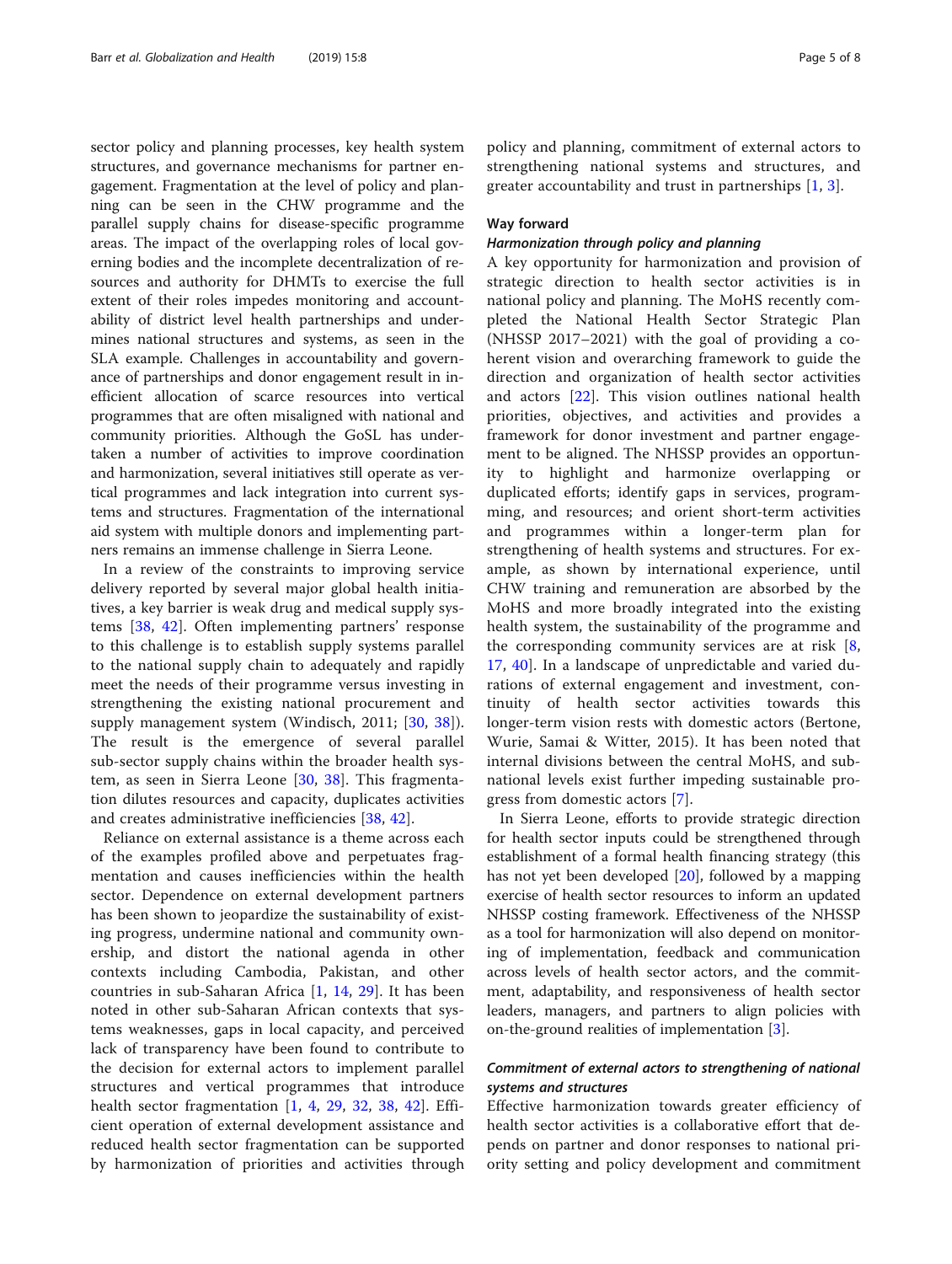to supporting and strengthening local systems and structures [[32\]](#page-7-0). Global literature suggests that vertical, duplicated, and fragmented structures and programmes (such as the parallel supply chains and CHW programme described in the examples above) often emerge in response to system weaknesses, gaps in local capacity, and perceived unreliability or inefficiency of local systems and structures [[4,](#page-6-0) [32](#page-7-0), [38](#page-7-0)]. Moving away from the cycle of external intervention of this nature depends on investment in strengthening local systems, structures, and capacity  $[1, 3, 14]$  $[1, 3, 14]$  $[1, 3, 14]$  $[1, 3, 14]$  $[1, 3, 14]$  $[1, 3, 14]$ . Partners have an important role to contribute to this through filtering funding and operations through the existing health system structures for programme and service delivery [\[3](#page-6-0)]. Working with local human resources is an opportunity to support mutual learning and capacity building as long as partners are mindful to not drain limited national human resources from the public sector  $[1, 4]$  $[1, 4]$  $[1, 4]$  $[1, 4]$  $[1, 4]$ .

# Strengthening governance, mutual accountability, and partnerships

A final requisite for harmonization of a fragmented health sector is accountability across health sector relationships and partnerships [[3](#page-6-0)]. The creation of parallel structures, programmes, and funding mechanisms are often precipitated by mistrust and poor communication among health sector actors. Strengthening of collaborative relationships can be facilitated through formalization of processes and pathways for communication and information sharing throughout MoHS governance structures and across health sector partnerships. As noted in Cambodia and Pakistan, creating joint policy platforms led by the MoHS are one possible way to enhance coordination of health sector stakeholders, broaden the collective policy-influence and power that is often held by health development partners, and strengthen mutual accountability [[14\]](#page-6-0). Building on these relationships and communication pathways, as key elements of health system 'software' [\[3](#page-6-0), [11\]](#page-6-0), creates a foundation for accountability mechanisms to be strengthened. Small steps can be taken to strengthen accountability and harmonization of donor-funded and partner-implemented activities in Sierra Leone. This includes better leveraging of the SLA approach to coordinate, align, and monitor partner activities through more rigorous follow-up and evaluation of SLAs and stronger utilization of accountability mechanisms holding partners to their planned direction and activities. SLAs are a tool to ensure appropriate sustainability measures are in place, and responsible exit strategies. This will not be possible without the distribution of adequate resources, communication, and authority to district level leadership.

## Conclusion

As the health sector in Sierra Leone has become more diverse, it has also become further fragmented. This fragmentation continues to challenge the efficiency and coherence of health sector activities and emergency response capacities and impedes sustained health system strengthening [\[12\]](#page-6-0). The CHW programme, parallel medical supply chains, and SLAs illustrate this fragmentation in policy and planning, service delivery and governance structures, and across partner relationships. As seen in other countries, challenges within the health sector include the potentially irreversible dynamics of external assistance favouring disease-specific interventions and creation of parallel structures and programmes while neglecting a long-term vision for health systems strengthening [\[1](#page-6-0), [14](#page-6-0), [42](#page-7-0)]. Health sector fragmentation and distortion of priorities related to external development assistance continue to limit development progress, undermine the effectiveness of health systems strengthening efforts, and contribute to the inefficient use of scarce health sector resources.

Moving forward from these development patterns towards a more integrated and harmonized health system is a shared responsibility that will require commitment on the side of GoSL and MoHS leadership, external partners, and donors. Leveraging of health sector resources and partnerships in the short and medium term will support a transition away from the trend of external reliance towards strengthened systems and greater domestic independence, influence, and ownership of health sector priorities and activities. Efficient use of health sector inputs, particularly external assistance, can be supported by harmonization and assertion of national health priorities and objectives through policy and planning, collaborative partnerships to strengthen local systems and structures, and governance of health sector partnerships.

As emphasized in the Lancet Commission on the future of health in sub-Saharan Africa, comprehensive system-wide approaches, "home-bred solutions", community and national ownership of health agendas, commitment to accountability, and alignment of domestic and external resources with the national health strategy are all critical ingredients for sustained strengthening of health systems, reduction of fragmentation and inefficiencies, and ultimately improvement of population health outcomes [[1](#page-6-0), [3](#page-6-0)]. These key messages and recommendations resonate with the findings of this case study of health sector fragmentation in Sierra Leone.

#### Abbreviations

CHW: Community health worker; DFID: Department for international development; DHMT: District health management team; DPSA: Delivering procurement services for Aid; FHCI: Free healthcare initiative; GNI: Gross national income; GoSL: Government of Sierra Leone; HRH: Human resources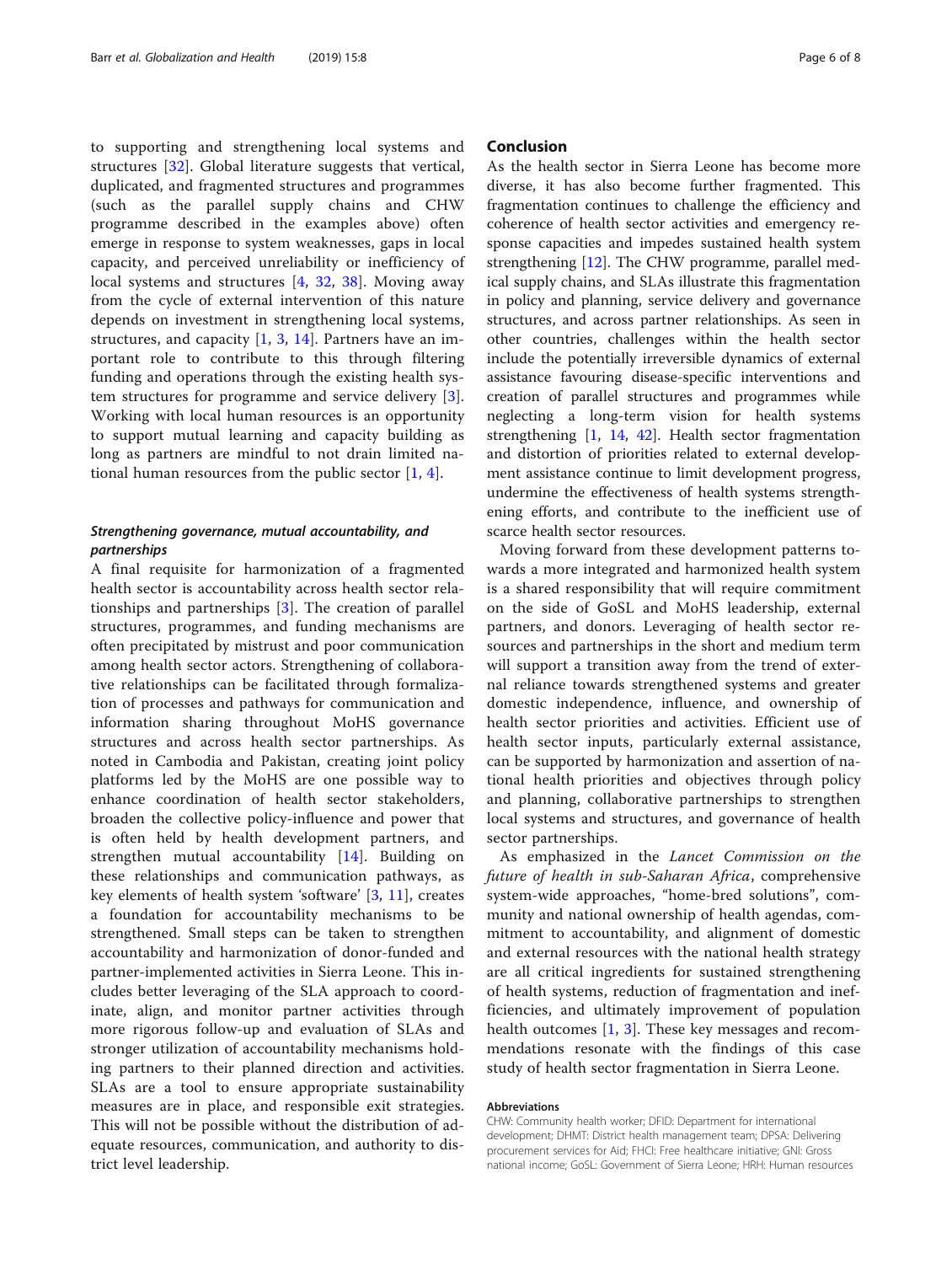<span id="page-6-0"></span>for health; IHP: International health partnership; IMF: International monetary fund; JSI: John Snow Inc.; MCH: Maternal child health; MoHS: Ministry of health and sanitation; NHSSP: National health sector strategic plan; NMSA: National medical supplies agency; NPPU: National pharmaceutical procurement unit; NTD: Neglected tropical diseases; OECD: Organization for economic cooperation and development; SLA: Service level agreement; SSL: Statistics Sierra Leone; UHC: Universal health coverage; USAID: United States Agency for International Development

#### Acknowledgements

Not applicable.

#### Funding

This work did not receive any specific grant from funding agencies in the public, private, or not-for-profit sectors.

#### Availability of data and materials

Data sharing is not applicable to this article as no datasets were generated or analyzed during the current study.

#### Authors' contributions

AB and LG performed the literature review, planned the manuscript and wrote the article. RM and SK provided the primary authors with the initial manuscript ideas, and frequently reviewed, revised and edited the manuscript throughout the entire process. All authors read and approved the final manuscript.

#### Ethics approval and consent to participate

Not applicable.

#### Consent for publication

Not applicable.

#### Competing interests

The authors declare that they have no competing interests.

#### Publisher's Note

Springer Nature remains neutral with regard to jurisdictional claims in published maps and institutional affiliations.

#### Author details

<sup>1</sup>Simon Fraser University, 8888 University Drive, Burnaby, Canada. <sup>2</sup>London School of Hygiene and Tropical Medicine, London, England. <sup>3</sup>UNICEF Indonesia, Jakarta, Indonesia.

#### Received: 16 September 2018 Accepted: 14 December 2018 Published online: 22 January 2019

#### References

- 1. Adwok J, Kearns EH, Nyary B. Fragmentation of Health Care Delivery Services in Africa: Responsible Roles of Financial Donors and Project Implementers. Dev Country Stud. 2013;3(5):92–6.
- 2. Advancing Partners and Communities. Sierra Leone launches revised policy for community health workers. 2017. Retrieved August 14, 2017 from: [https://www.advancingpartners.org/about-us/news/2017/02/sierra-leone](https://www.advancingpartners.org/about-us/news/2017/02/sierra-leone-launches-revised-policy-community-health-workers)[launches-revised-policy-community-health-workers.](https://www.advancingpartners.org/about-us/news/2017/02/sierra-leone-launches-revised-policy-community-health-workers)
- 3. Agyepong IA, Sewankambo N, Binagwaho A, Coll-Seck AM, Corrah T, Ezeh A, et al. The path to longer and healthier lives for all Africans by 2030: the Lancet Commission on the future of health in sub-Saharan Africa. Lancet. 2017;0(0). [https://doi.org/10.1016/S0140-6736\(17\)31509-X.](https://doi.org/10.1016/S0140-6736(17)31509-X)
- 4. Atun RA, Bennett S, Duran A. When do vertical (stand alone) programmes have a place in health systems? 2008. Retrieved August 21, 2017 from <http://www.who.int/iris/handle/10665/107977>.
- 5. Balabanova D, McKee M, Mills A, Walt G, Haines A. What can global health institutions do to help strengthen health systems in low income countries? Health Res Policy Syst. 2010;8(22). <https://doi.org/10.1186/1478-4505-8-22>.
- Bertone M, Witter S. An exploration of the political economy dynamics shaping health worker incentives in three districts in Sierra Leone. Soc Sci Med. 2015;141:56–63 Retrieved from: [http://www.sciencedirect.com/science/](http://www.sciencedirect.com/science/article/pii/S0277953615300447) [article/pii/S0277953615300447](http://www.sciencedirect.com/science/article/pii/S0277953615300447).
- 7. Bertone M, Wurie H, Samai H, Witter S. The bumpy trajectory of performancebased financing for healthcare in Sierra Leone: agency, structure and frames shaping the policy process. Glob Health. 2018;14:99 [https://](https://globalizationandhealth.biomedcentral.com/track/pdf/10.1186/s12992-018-0417-y) [globalizationandhealth.biomedcentral.com/track/pdf/10.1186/s12992-018-0417-y](https://globalizationandhealth.biomedcentral.com/track/pdf/10.1186/s12992-018-0417-y).
- 8. Bhutta Z, Lassi Z, Pariyo G, Huicho L. Global Experience of Community Health Workers for Delivery of Health Related Millennium Development Goals: A Systematic Review, Country Case Studies, and Recommendations for Integration into National Health Systems. 2010. Retrieved October 9, 2017 from: [http://www.who.int/workforcealliance/knowledge/publications/](http://www.who.int/workforcealliance/knowledge/publications/alliance/Global_CHW_web.pdf) [alliance/Global\\_CHW\\_web.pdf.](http://www.who.int/workforcealliance/knowledge/publications/alliance/Global_CHW_web.pdf)
- 9. Cancedda C, Davis S, Dierberg K, Lascher J, Kelly J, Barrie M, et al. Strengthening Health Systems While Responding to a Health Crisis: Lessons Learned by a Nongovernmental Organization During the Ebola Virus Disease Epidemic In Sierra Leone. J Infect Dis. 2016;214(3). [https://doi.org/](https://doi.org/10.1093/infdis/jiw345) [10.1093/infdis/jiw345.](https://doi.org/10.1093/infdis/jiw345)
- 10. Denney L, Mallett R. Mapping Sierra Leone's plural health system and how people navigate it: Secure Livelihoods Research Consortium; 2014. Retrieved August 28, 2017 from: http://www.securelivelihoods.org/publications [details.aspx?ResourceID=326.](http://www.securelivelihoods.org/publications_details.aspx?ResourceID=326)
- 11. Gilson L, editor. Health Policy and Systems Research: A Methodology Reader: Alliance HPSR/WHO; 2012. Retrieved December 26, 2018 from: [https://www.who.int/alliance-hpsr/alliancehpsr\\_reader.pdf](https://www.who.int/alliance-hpsr/alliancehpsr_reader.pdf)
- 12. Government of Sierra Leone: Aid Policy. 2009. Retrieved August 21, 2017 from: [https://unipsil.unmissions.org/sites/default/files/sl\\_aid\\_policy.pdf](https://unipsil.unmissions.org/sites/default/files/sl_aid_policy.pdf).
- 13. Kentikelenis A, King L, McKee M, Stuckler D. The International Monetary Fund and the Ebola outbreak. Lancet Glob Health. 2015;3(2):e69–70. [https://](https://doi.org/10.1016/S2214-109X(14)70377-8) [doi.org/10.1016/S2214-109X\(14\)70377-8.](https://doi.org/10.1016/S2214-109X(14)70377-8)
- 14. Khan M, Meghani A, Liverani M, Roychowdhury I, Parkhurst J. How do external donors influence national health policy processes? Experiences of domestic policy actors in Cambodia and Pakistan. Health Policy Plan. 2017. <https://doi.org/10.1093/heapol/czx145>.
- 15. Loewenson R. Structural adjustment and health policy in Africa. Int J Health Serv. 1993;23(4):717–30. <https://doi.org/10.2190/WBQL-B4JP-K1PP-J7Y3>.
- 16. McIntyre D, Garshong B, Mtei G, Meheus F, Thiede M, Akazili J, Ally M, Aikins M, Mulligan J, Goudge J. Beyond fragmentation and towards universal coverage: insights from Ghana, South Africa and the United Republic of Tanzania. Bull World Health Organ. 2008;86:871–6. [https://doi.org/10.1590/](https://doi.org/10.1590/S0042-96862008001100017) [S0042-96862008001100017.](https://doi.org/10.1590/S0042-96862008001100017)
- 17. Miller NP, Milsom P, Johnson G, Bedford J, Kapeu AS, Diallo AO, et al. Community health workers during the Ebola outbreak in Guinea, Liberia, and Sierra Leone. J Glob Health. 2018;8(2):020601. [https://doi.org/10.7189/](https://doi.org/10.7189/jogh-08-020601) [jogh-08-020601](https://doi.org/10.7189/jogh-08-020601).
- 18. Ministry of Health and Sanitation. Human Resource for Health: Country Profile. 2016a. Retrieved October 12, 2017 from: [http://www.afro.who.int/](http://www.afro.who.int/sites/default/files/2017-05/hrhprofile16.pdf) [sites/default/files/2017-05/hrhprofile16.pdf.](http://www.afro.who.int/sites/default/files/2017-05/hrhprofile16.pdf)
- 19. Ministry of Health and Sanitation. National community health worker policy 2016–2020. 2016b. Retrieved July 17, 2017 from [https://www.](https://www.advancingpartners.org/sites/default/files/sites/default/files/resources/sl_national_chw_policy_2016-2020_508.pdf) [advancingpartners.org/sites/default/files/sites/default/files/resources/sl\\_](https://www.advancingpartners.org/sites/default/files/sites/default/files/resources/sl_national_chw_policy_2016-2020_508.pdf) [national\\_chw\\_policy\\_2016-2020\\_508.pdf](https://www.advancingpartners.org/sites/default/files/sites/default/files/resources/sl_national_chw_policy_2016-2020_508.pdf).
- 20. Ministry of Health and Sanitation. Review of the Implementation of the National Health Sector Strategic Plan 2010–2015. Freetown, Sierra Leone; 2016c. Retrieved December 26, 2018 from: [uhcpartnership.net/wp-content/](http://uhcpartnership.net/wp-content/uploads/2014/03/Sierra-Leone-NHSSP-Final-Report_FINAL.pdf) [uploads/2014/03/Sierra-Leone-NHSSP-Final-Report\\_FINAL.pdf](http://uhcpartnership.net/wp-content/uploads/2014/03/Sierra-Leone-NHSSP-Final-Report_FINAL.pdf)
- 21. Ministry of Health and Sanitation. Human resources for health policy 2017– 2021. 2017b. Retrieved December 26, 2018. [https://www.](https://www.resilientinstitutionsafrica.org/sites/default/files/2018-08/%5BSierra%20Leone%5D%20HRH%20Policy%202017-2021.pdf) [resilientinstitutionsafrica.org/sites/default/files/2018-08/](https://www.resilientinstitutionsafrica.org/sites/default/files/2018-08/%5BSierra%20Leone%5D%20HRH%20Policy%202017-2021.pdf) [%5BSierra%20Leone%5D%20HRH%20Policy%202017-2021.pdf](https://www.resilientinstitutionsafrica.org/sites/default/files/2018-08/%5BSierra%20Leone%5D%20HRH%20Policy%202017-2021.pdf).
- 22. Ministry of Health and Sanitation. National health sector strategic plan 2017–2021. Freetown, Sierra Leone; 2017d. Retrieved July 6, 2017 from: [http://www.nationalplanningcycles.org/sites/default/files/planning\\_cycle\\_](http://www.nationalplanningcycles.org/sites/default/files/planning_cycle_repository/sierra_leone/sierra_leone_nhssp_2017-21_final_sept2017.pdf) [repository/sierra\\_leone/sierra\\_leone\\_nhssp\\_2017-21\\_final\\_sept2017.pdf](http://www.nationalplanningcycles.org/sites/default/files/planning_cycle_repository/sierra_leone/sierra_leone_nhssp_2017-21_final_sept2017.pdf)
- 23. Ministry of Health and Sanitation. National medical supplies agency of Sierra Leone: NPPU reform phase II draft operational plan 2017–2018 [draft]. 2017e. Retrieved December 26, 2018. [https://mohs2017.files.wordpress.com/](https://mohs2017.files.wordpress.com/2017/06/nmsa-operational-plan-2017-2018-draft.docx) [2017/06/nmsa-operational-plan-2017-2018-draft.docx.](https://mohs2017.files.wordpress.com/2017/06/nmsa-operational-plan-2017-2018-draft.docx)
- 24. Ministry of Health and Sanitation: Sierra Leone. Verification of service level agreement implementation in Sierra Leone's health sector: Special Focus on Infection Prevention and Control and WASH activities. Freetown, Sierra Leone; 2016.
- 25. O'Hare B. Weak health systems and Ebola. Lancet Glob Health. 2015;3:e71–2. Retrieved from: [https://www.ncbi.nlm.nih.gov/pubmed/25617195.](https://www.ncbi.nlm.nih.gov/pubmed/25617195)